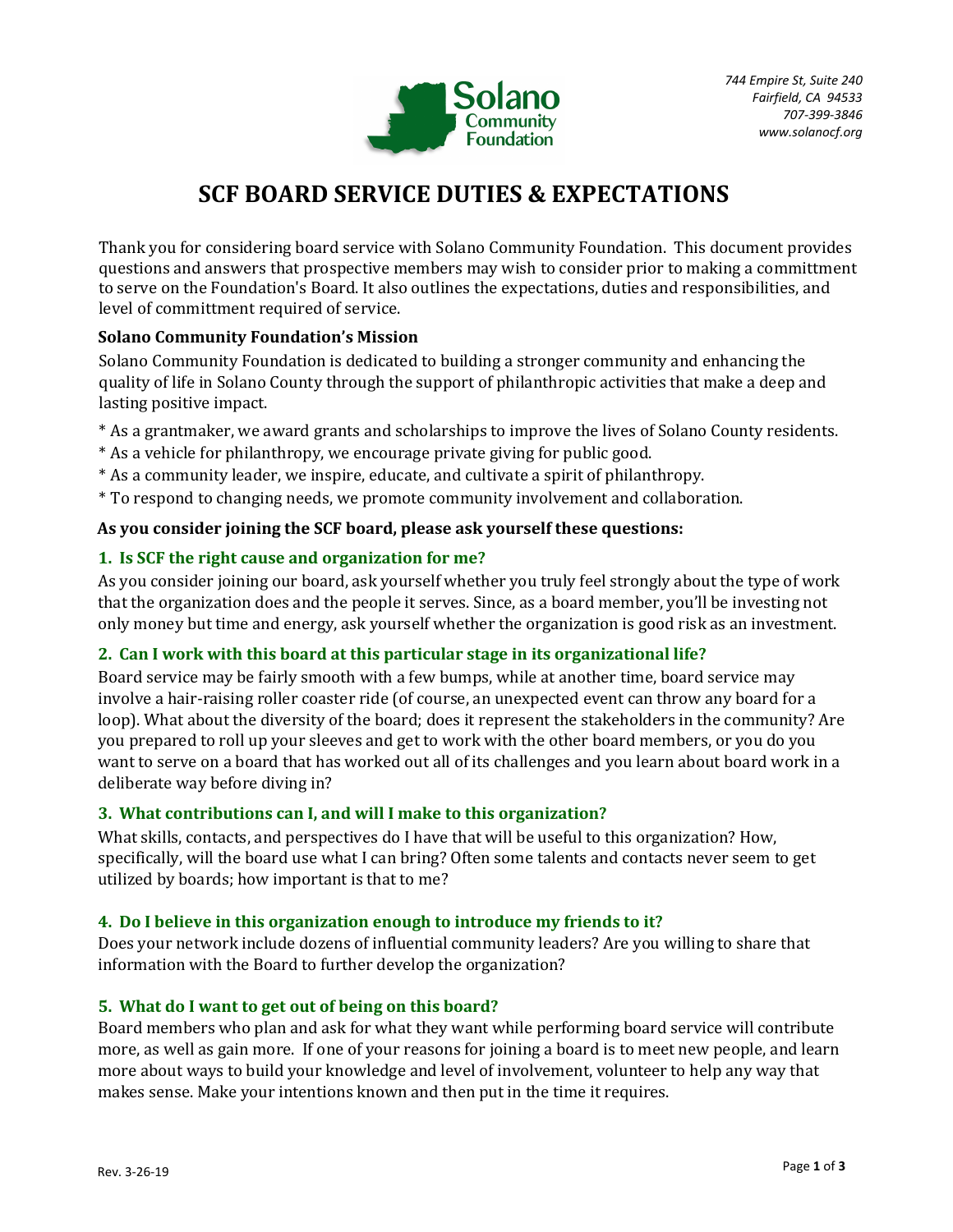#### **Duties & Responsibilities**

The SCF Board of Directors governs the overall execution of the organization's mission. Principally, the Board manages organizational finances, sets policies in accordance with current bylaws, and helps create long term strategies and development priorities for programs. Additionally, the Board oversees the performance of the Chief Executive Officer, who is responsible for day-to-day administration, management, and operations. Board members of the Foundation are expected to contribute their marketing, management, legal, financial, and leadership skills and knowledge as needed to ensure long term organizational stability, growth, and capacity-building efforts.

Board Member responsibilities include attending all Board meetings as scheduled (and preferrably in-person), at the Foundation, and serving on at least one committee. While serving on a committee, members may communicate by phone and email prior to attending committee meetings. Board members also hold a fiduciary responsibility for overseeing the prudent management of organizational assets and ensuring appropriate filings (tax and other administrative requirements) with federal, state, and local authorities are consistent with the Foundation's status as a  $501(c)(3)$  nonprofit organization.

#### **Level of Commitment**

SCF's Board meeting attendance policy allows for removal due to excessive absences. Any Director missing three scheduled meetings in a row will be asked to discontinue their service. The Board of Directors is made up of between six and eighteen voting members. A quorum is achieved when half of the sitting Board plus one member is present. Members must agree to serve a two year term. A maximum of three consecutive 2-year terms is allowed.

Board service requires a time and energy commitment that should not be underestimated. Candidates are urged to consider personal and professional priorities for the next year when deciding how they will contribute their time to the development of the organization.

We seek 100% participation from our Board to support general operations. Members are asked to make an annual cash donation of *at least* \$100 to any fund, at anytime during the calendar year.

#### **Expectations**

## **In performing my role as a Board Member —**

- 1. I will promote and support the Foundation's work and value to the community to my contacts.
- 2. I will attend at least 90% of the scheduled board meetings in person and represent the Foundation's interests at least two social events annually (mixer, fundraiser, presentation, etc.)
- 3. I will make a personal financial contribution at the minimum level or higher.
- 4. I will actively participate in one or more fundraising activities or special events annually.
- 5. I will actively serve on one or more standing committees.
- 6. I will act in the best interests of the organization, and excuse myself from discussions and votes where I have a conflict of interest, or a perceived conflict of interest.
- 7. I will perform my fiduciary and legal responsibilities to the highest standard, always making compliance with state and federal regulations a priority.